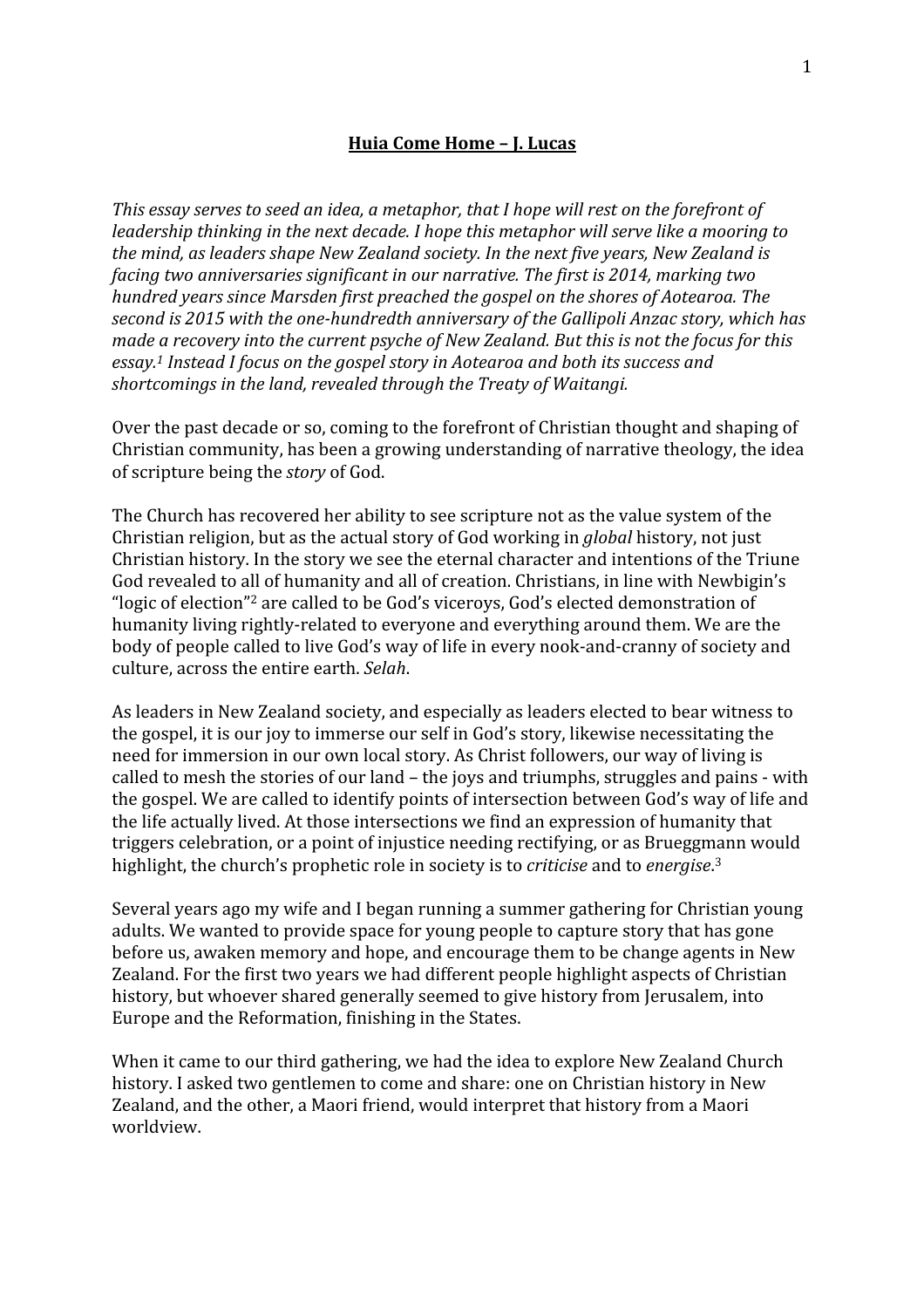By the end of that week, it was no exaggeration to say that everyone was stunned. For the first time, most of this young Christian audience heard the story of Samuel Marsden, Henry Williams, radical conversion of Maori, the forming of the Treaty, the land confiscation fiasco; heroes like Tarore and her gospel of Luke were highlighted along with Wiremu Tamihana and the creation of the Kingitanga movement, and the emerging of prophets like TW Ratana. We discovered that Aotearoa, in her past, had experienced dramatic revival and reformation. As author Keith Newman describes in his recent book, *Bible and Treaty*:

*Maori evangelised their own people with Christian ideas, stories and principles that were a catalyst for powerful moral and social change… The tectonic shift away from blood utu and cannibalism, the rapid growth in literacy, the reduction of intertribal wars, new agricultural and trading skills and the freeing of slaves can primarily be attributed to the practical, spiritual and humanitarian input of the missionaries and their faithful Maori teachers*. 4

At the learning of our own history, everyone voiced the same response: "Why have we not heard this before?" In that week in 2008, a tinge of sadness was also felt in the fact that we New Zealanders simply don't know our story.

Christian leadership, both in the Church and wider culture, must begin to restock our memory bank. To *re-imagine* and *re-envision* our missional engagement to New Zealand society, a shift in values must take place to desire unlocking the treasure chest of our story. 5 History must be made visible and accessible through multiple mediums, filling our memory and fuelling our imagination.

Speaking of the West, author John Ralston Saul says, "It is as if we have no functioning memory, in the sense that memory is the context of our community."6 This is the case in New Zealand. With the loss of memory we forget our context. We forget the contours that have shaped the very community and society we're called to always energise and sometimes critique.

It is as if, by in large, the New Zealand Church has acquired a bad case of *amnesia*. A sad effect of amnesia is the diseased is unable to envision the future. To imagine the future requires the use of memory to act as a guide in choosing elements of what we like or dislike, want or do not want, in the future.7 Saul goes on to say, "… societies require the context of memory in order to shape their thinking and their action."8 He adds, "Without memory there is a vacuum. Propaganda thrives in a vacuum, as does ideology. As does public relations. All three replace context with scrambled fragments of memory. False memory."

Unfortunately, Aotearoa has much public‐relation propaganda! Whether it is her latest, trashy sitcom from Hollywood studios, or Christianity's insatiable fervour for Floridian revivals! New Zealanders are fed and devour *other* contexts. We're enamoured by portrayals of life fleshed out in contexts that are foreign to our own, producing misguided hope and short memory.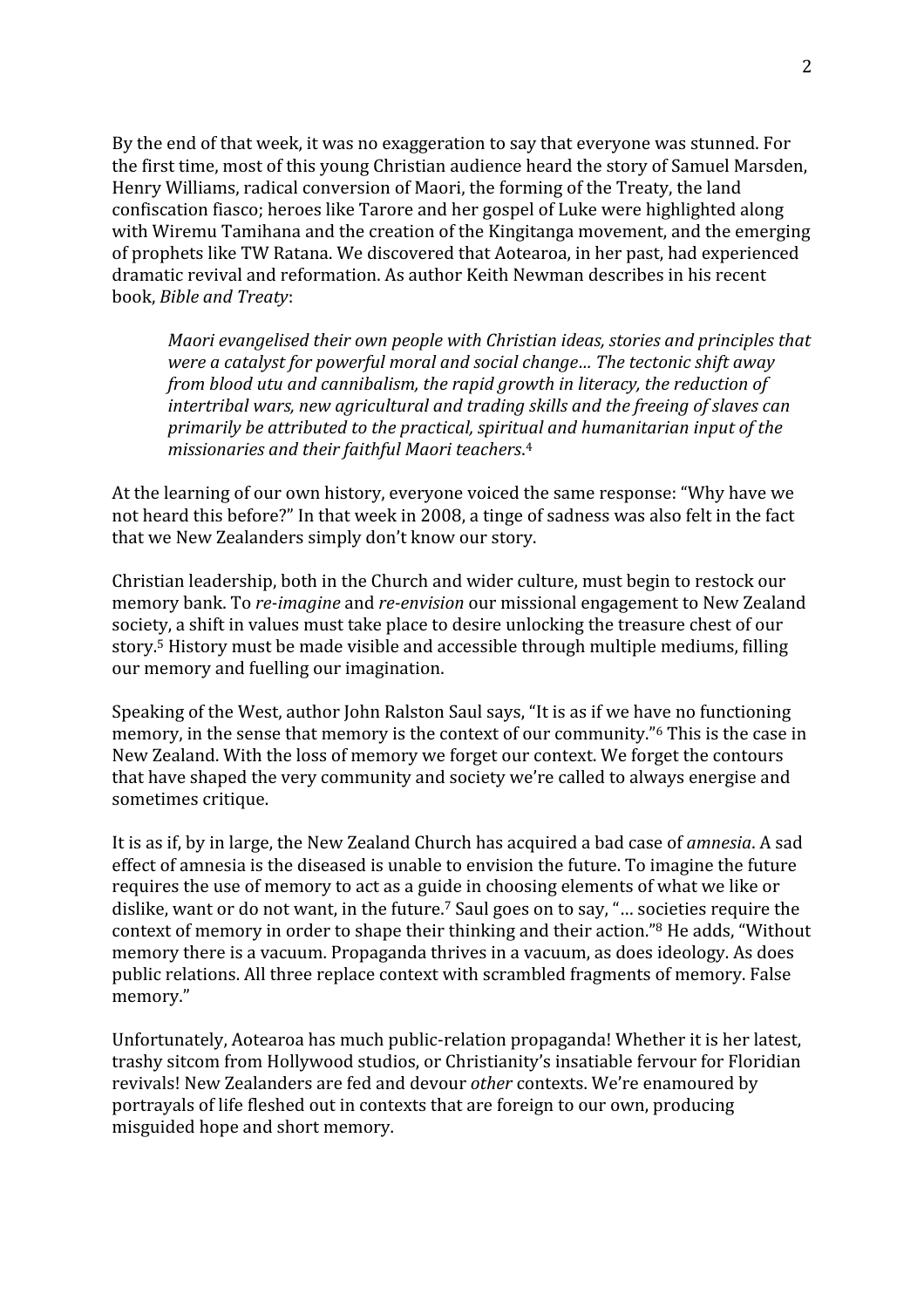Which segues to the metaphor. While discovering our New Zealand story in 2008, my wife lay down for a summer afternoon nap. In the space between dozing and waking, she had a dream. In her words:

*I saw an enormous hen standing in front of a pohutakawa tree. She was as tall as a threestory building, but in every other way looked like an ordinary chicken. I laughed at her over-sized body. She looked out-of-place and unnatural at such a ridiculous scale. Just as I was wondering why I was seeing such a large chicken, I heard God speak to me one word loud and clear: "Huia."*

This dream has captured our imagination. These two birds, the chicken and the huia, offer a window to view New Zealand. Comparing these two birds side by side we see:

The Chicken: imported; oversized; a ground dweller; pecks its food from the ground; domesticated and farmed; the most common bird in the world.<sup>9</sup>

Te Huia: indigenous; unique – male and female had distinct differences, but always seen in pairs; could fly; wild yet friendly; considered the most sacred bird in New Zealand as the feather was used to rank chiefs of distinction; unseen and extinct.10

In the dream we see the extremely oversized, imported *chicken* dominating the landscape, overshadowing the native pohutakawa. Meanwhile the *huia*, indigenous to Aotearoa, is heard and not seen, due to its extinction. The chicken represents imported western culture that is abnormally oversized, while the huia represents that which is indigenous, local and unique to our New Zealand heritage.

What this metaphor tells us is that western values and *modus operandi* are too large. It is not that our western ways need to be done away with; they just need resizing. Alternatively, there is a way of being and doing life ‐ a Maori way ‐ that is solely unique to our tiny portion of the earth: and it is not predominantly seen, known or valued. The unpacking of this metaphor necessitates a leadership imperative. The exploration of this metaphor requires a Christian missional and ecclesial challenge.

Christianity in New Zealand started in the hope that Maori would know God.11 For three decades leading up to the signing of the Treaty in 1940 all Christian activity focused on seeing Christ expressed in and through Maori. The only reason New Zealand has the Treaty of Waitangi is because of concerned Christian's in England, applying political pressure who, "…believed British exploration and trading should be edged with a sense of responsibility… for the people they encountered in far off lands."12

The Treaty was first thought of by Christians; the Treaty was written by Christians; the Treaty was translated and interpreted to Maori and the Crown, by Christians. In other words, the Treaty is not just national history, but a crucial part of our Christian story that we presently, predominantly, know nothing about.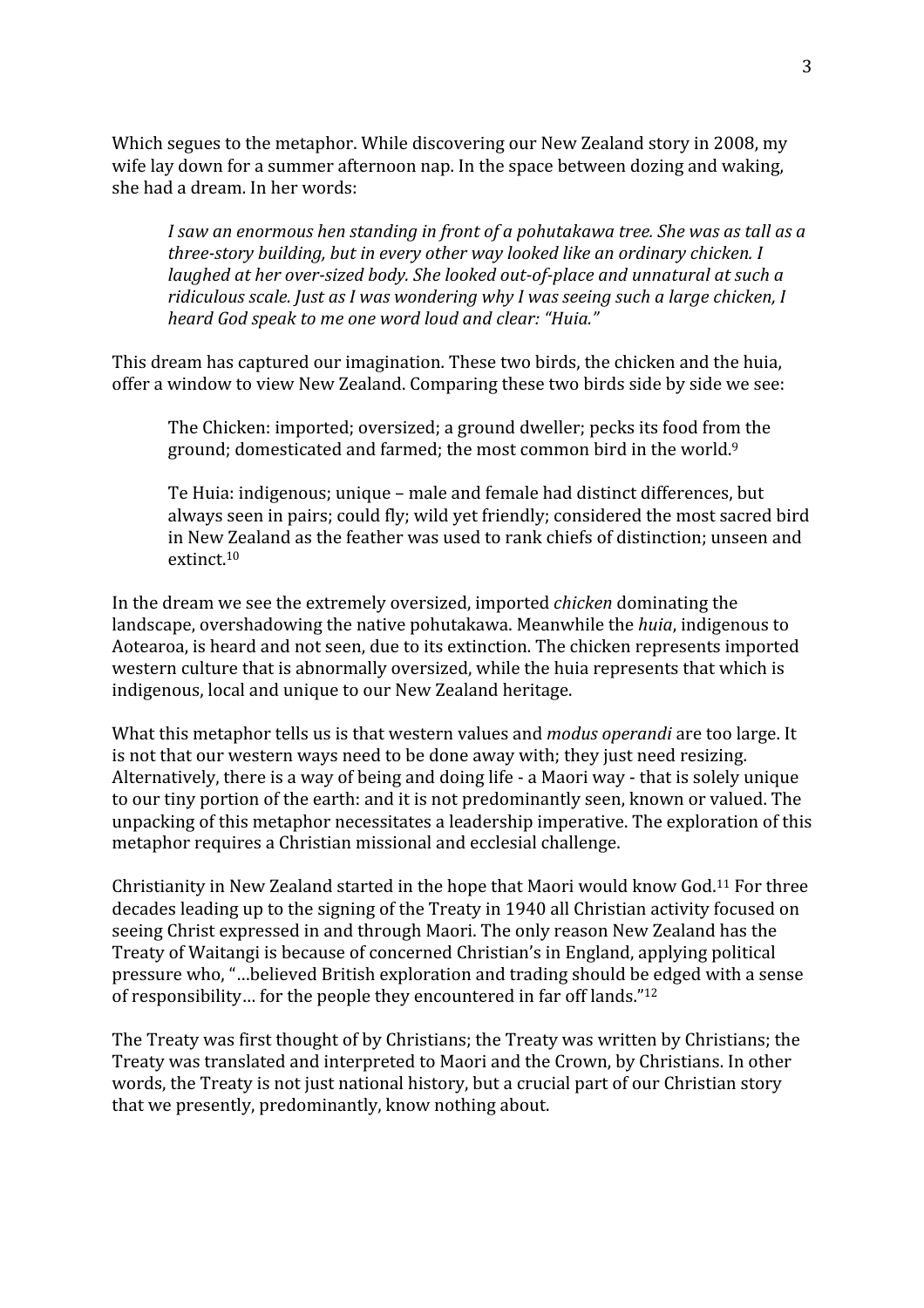After the treaty was signed and the intentions of the crown became fully known, we eventually saw a mass exodus of Maori from the church. In his Masters dissertation,13 Alistair Reese documents that as the crown confiscated land and the New Zealand Company actively purchased land we basically see Maori asking the missionaries, *whose side are you on: ours or the Crown?* Vice‐versa we see the crown asking the same question to the missionaries. In despair and frustration, after decades of hard work undone, Reese notes, "…the church as a whole… left behind its missionary orientation… concentrating on the needs of the growing settler community."14 In the 1880's the work of Christianity in New Zealand, in a very large way ceased its mission to Maori.

And in 2010 we feel the disconnect. For example, at the last election, I asked several of my *Christian* friends what they thought of the Maori Party. Most did not see the point of the party, viewing them as ethnic segregates. One only has this view, when one does not know, nor value, history. One only has this view when their framework of thinking values an alternative way to process decisions. The same scenario can be said of the foreshore and seabed debate, or the Auckland super‐city commission review, recommending to have set Maori seats on the new council. One value system *only* highlights equality for all councillors to be elected democratically by the present citizenry. This requires no memory. Another *prioritises* memory, with a living connection to the emotions and expectations of Waitangi in 1840, Kohimarama in 1860 and Bastion Point in 1970.15 The *ways* in which decisions are made are very different.

I look again at the use of narrative to understand scripture. Western Christian communities are finding life through a narrative approach to the text. To have this happen has required the advanced academic expounding of theologians. On the authority of these theologians churches began to embrace the idea of *story*, and be enriched for it.

But the idea of life and history as narrative has been in Aotearoa for nearly a millennia. Maori do life in story. That's what *whakapapa* is. It is primal knowing to have understanding as to where, how and to whom individuals connect. It is often experienced among Maori who become Christian, that their favourite portions of scripture are the genealogies! The very sections the average western reader skips. The concept of *narrative* as a lens to read life has been under our nose for a long time. We just have not been present to see it.

And to be *present* is the leadership challenge required in the next decade of New Zealand society. Christian's must reengage their missional call to this land and the people of the land to discover and apprehend a way of doing life that is not just unique to New Zealand, but offers hope to a planet of worldview dissonance. New Zealand has experienced the collision of civilizations, the merging of western and indigenous worldviews. In the midst of that meeting stood Christian leadership that held high hopes for the union of Maori and Pakeha. We must humbly relocate ourselves in that place again. This entails a leadership approach that is not elite, but is as simple as sitting with Maori and, through relationship, learning new ways of living via worldview osmosis filtered through the gospel.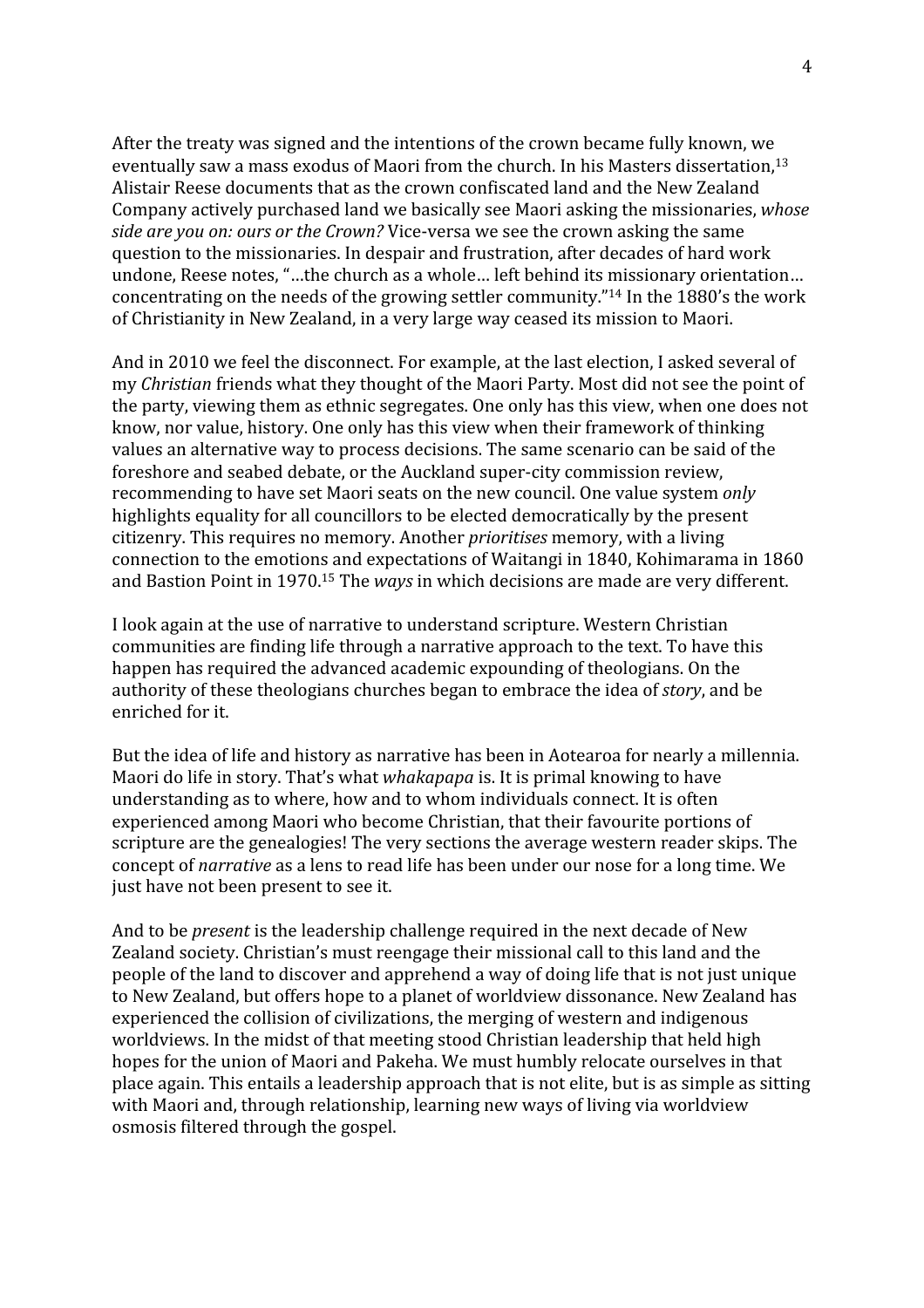As we approach 2014, and we are drawn to gratitude and celebration at the story of Christianity in Aotearoa, we must remind ourselves to not only celebrate our own church story, but to intentionally celebrate the *nation's* story. We need to draw attention to the incredible gift of Maori and Pakeha; our unique relationship together, expressed through Scripture and bound by Treaty, which signifies hope to the world.

Using the phrase *Huia Come Home*, it is my hope to generate several responses. Firstly, that we would be enamoured by the sheer beauty of the Huia as a natural New Zealand phenomenon. I hope it will stir pride reminding us of this *taonga* only found here.

Secondly, I hope it will stir grievance. In 1901 the Duke and Duchess of York visited our shores. As the huia feather symbolised chiefly status, Te Arawa elders gracefully placed one in the Duke's hat. Reporters took photographs of this and published them, not realising this would turn a selective symbol of honour into a fashion accessory.16 Immediately the demand for huia feathers increased and several years later the bird was seen no more. December 28, 1907 is the last official sighting of the huia.17 Is it coincidental that Maori *tohunga* and the *huia* would disappear in the same year?18 *Huia Come Home* is a prayer, not just for cultural recovery, but for cultural creativity leading Aotearoa forward.

Finally, I hope the image of an obese chicken, and an absent huia, will cause leaders to ask the question: *Whose story am I living out of?* As leaders, will we shape societies ‐ churches, schools, movies, and politics – that culturally reflect our memory, or someone else's? Will we perpetually, wilfully and blindly transplant the aspirations of another context on to our own, burying our own uniqueness?

The huia offers a metaphor causing us to pause and consider, that within the borders and history of our own land, awaits a phenomenal story to tell! We just don't know it. Therein lies the leadership imperative before us: the apprehension of our memory.

Huia Come Home.

<sup>1</sup> Thinking of the Anzac story, I have asked the question in recent years, "What would 1915 look like redeemed? 1915 bought death with the atrocity of Gallipoli. Now that the Anzac's and Turks have an unusual relationship from foes to beloved friends, how could we see the antithesis of 1915 happen 100 years later? How could the Anzac's remember their forebears, and redeem it by offering life to the people of Turkey in 2015 in an array of community projects? But that's another story.

<sup>2</sup> Newbigin, Lesslie. *The Gospel in a Pluralist Society.* Grand Rapids: Wm. B. Eerdmans Publishing Co., 1989, 83.

<sup>3</sup> Brueggmann, Walter. *The Prophetic Imagination.* 2nd Edition. Minneapolis: Fortress Press, 2001, 3.

<sup>4</sup> Newman, Keith. *Bible & Treaty: Missionaries Among the Maori A New Perspective.* Penguin Books, 2010, 312.

<sup>5</sup> In recent years, in order to get people interested in our story, I've wrestled with the question, "How do you make history cool?"